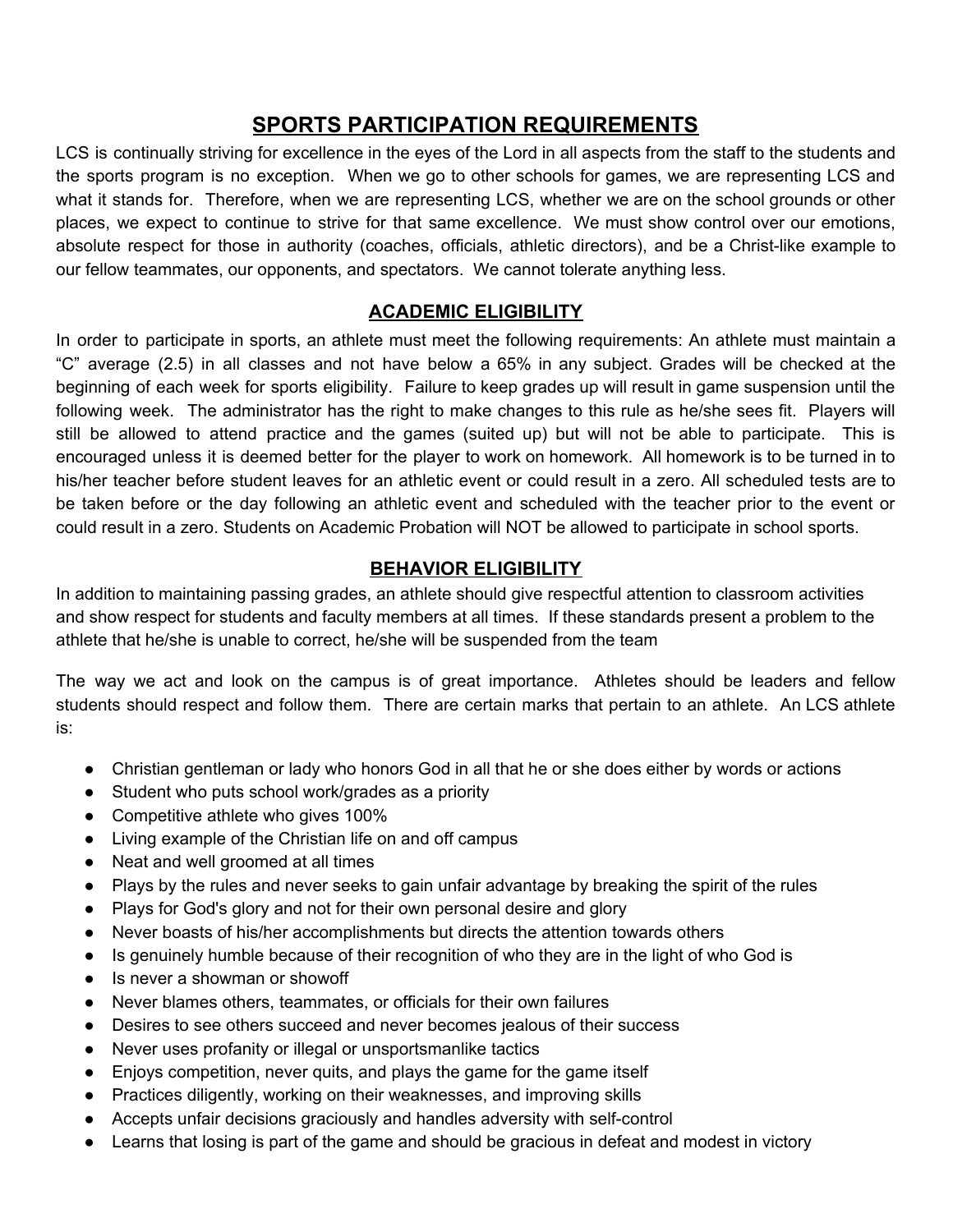- Always courteous and congratulates the opponent on a well-played game after the contest, whether in defeat or victory
- Is willing to sacrifice for the good of the team
- Becomes either a leader or one who supports the leadership of another
- Reacts positively to discipline, never with defiance toward authority
- Always wins, because winning is having played the game as well as possible. Therefore, one cannot tell by the actions or conversation of a Christian athlete whether in points scored they won or lost.

Real leaders will accept responsibility, realizing they influence many others on the campus. Athletic leaders work for the betterment of the school and what is good for their fellow students. Exhibitionisms (display of affection) with the opposite sex in public is in poor taste and places you below LCS standards. Hazing of new students, fighting, etc. are not an expression of the Christian life and will NOT be tolerated. Violations of these rules will result in suspension and/or expulsion from your team.

Students on Behavior Probation will NOT be allowed to participate in school sports.

## **ATTENDANCE AND ATHLETIC PARTICIPATION**

- Each student athlete must submit a Sports Participation Contract to the school prior to participation in any sport.
- No student may participate in scheduled games unless the participation fee has been paid.
- Each student athlete must have insurance prior to participation in any athletic program.
- In order to participate in athletics (practice or game) on a given day, a student must be in school for at least four (4) periods of the day of the game and must not be more than ten minutes late for any class.
- Missing a game or practice for a dentist or doctor appointment must be prearranged with coach by a note signed by the student's parents.

### **MISCELLANEOUS INFORMATION**

**Practices Policy:** Athletes are expected to be at every practice during the season. In the event of personal illness, death in the family, or a similar family emergency, they will be excused from practice by the coach. The coach, prior to practice time, must approve other reasons for absence. Athletes should have a note signed by their parent if they know they will be missing a practice. *Those who miss practice will not start a game and may not play as much as those who have consistently made every practice.*

**Traveling To and From Games:** On trips we directly represent our Lord, school and coaches; therefore, it is expected that all athletes and support staff (equipment managers and stat people) dress according to school dress code when traveling and conduct themselves in a manner in keeping with this code. Violations will result in suspension from the next game. Athletes will go to and return from a game in the same car unless arrangement through written consent is made and approved by the athletic director. Even with written permission, students may only ride with designated parents, not with other students. All team members, stat keepers, equipment managers, etc. must travel with parents or an adult in approved vehicles whose drivers have filled out the required transportation forms in the office. Parents are responsible to make sure players are at the practices and games. If parents cannot get their athlete to a practice or game, it is their responsibility to make arrangements – it is not the responsibility of the school. A team roster will be provided at the beginning of each season of each sport as a tool to help parents coordinate transportation.